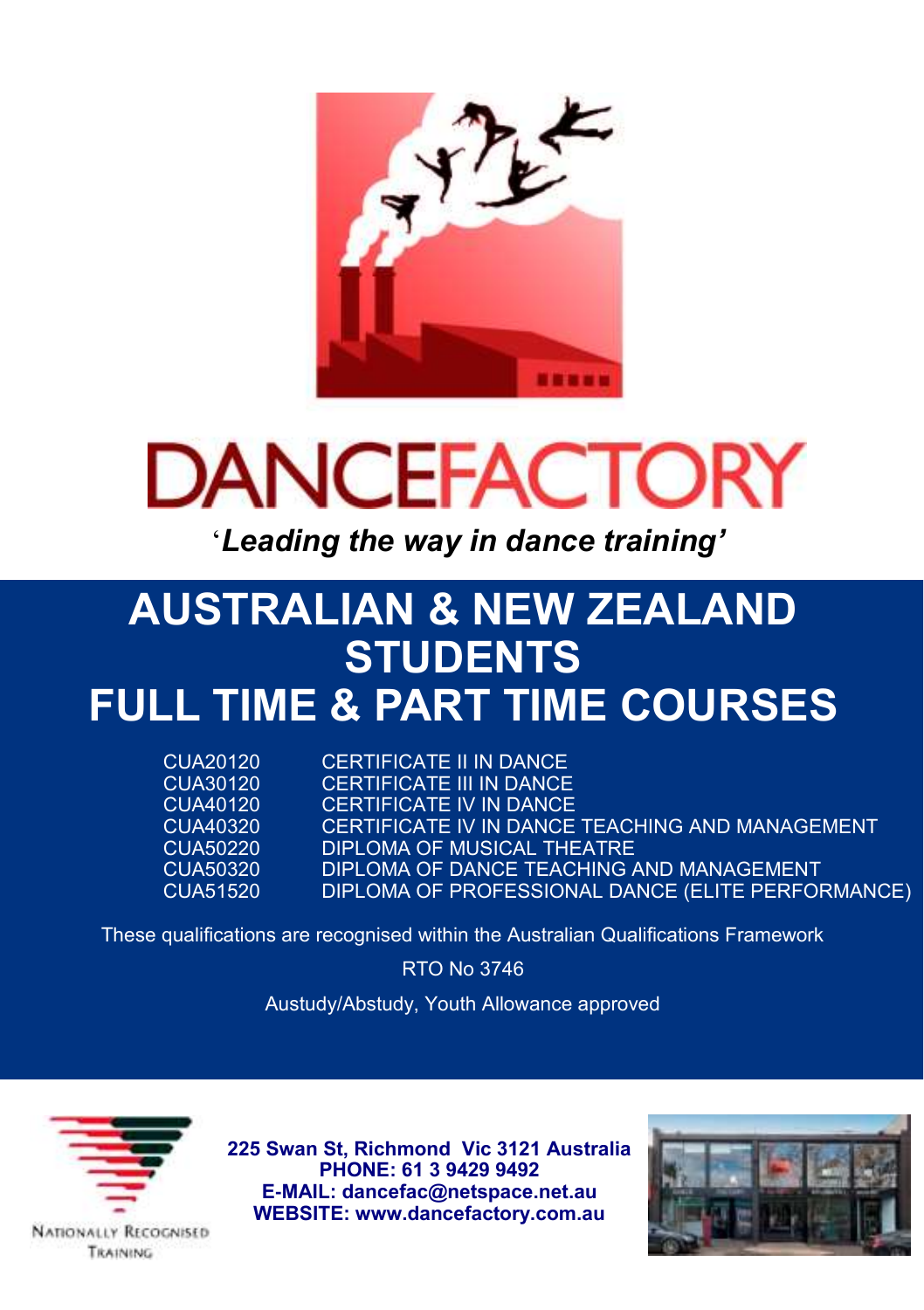# **DANCE FACTORY** *'Still leading the way in dance training'*

**Principal –** Dulcie Lee **Artistic Director –** Mark Laguerre **Administrative Director –** Vicki Lee

**D**ue to the quality of its teachers, a strong emphasis on performance and Dulcie Lee's direction and attention to detail and technique, Dance Factory students have found their place throughout the West End, Broadway, Asia and virtually every major musical production in Australian theatre, whilst many of Australia's leading choreographers and teachers are graduates of the Dance Factory's full time courses.

At Dance Factory we encourage you to develop a love of dance and musical theatre. We strive to develop a self-confident, happy, versatile and healthy performers and the extensive range of accredited courses that we offer allow us to take cater to each individuals' needs and range of abilities. The development of the individual is our main focus; our aim is not only to help you become a consummate dancer and performer but to find, enhance and master your natural gifts.

Dance Factory also believes that technique can only take you so far, to be a performer you have to actually perform in front of an audience, therefore practical performance is a key element of Dance Factory courses. We produce four performances each year, one per term, in a range of situations; from studio to cabaret to theatre.

Our courses also include teaching and choreography studies, which has allowed many of our graduates to gain teaching employment at most major dance schools in Victoria as well as nationally and internationally. Alternatively many have opened their own dance schools.

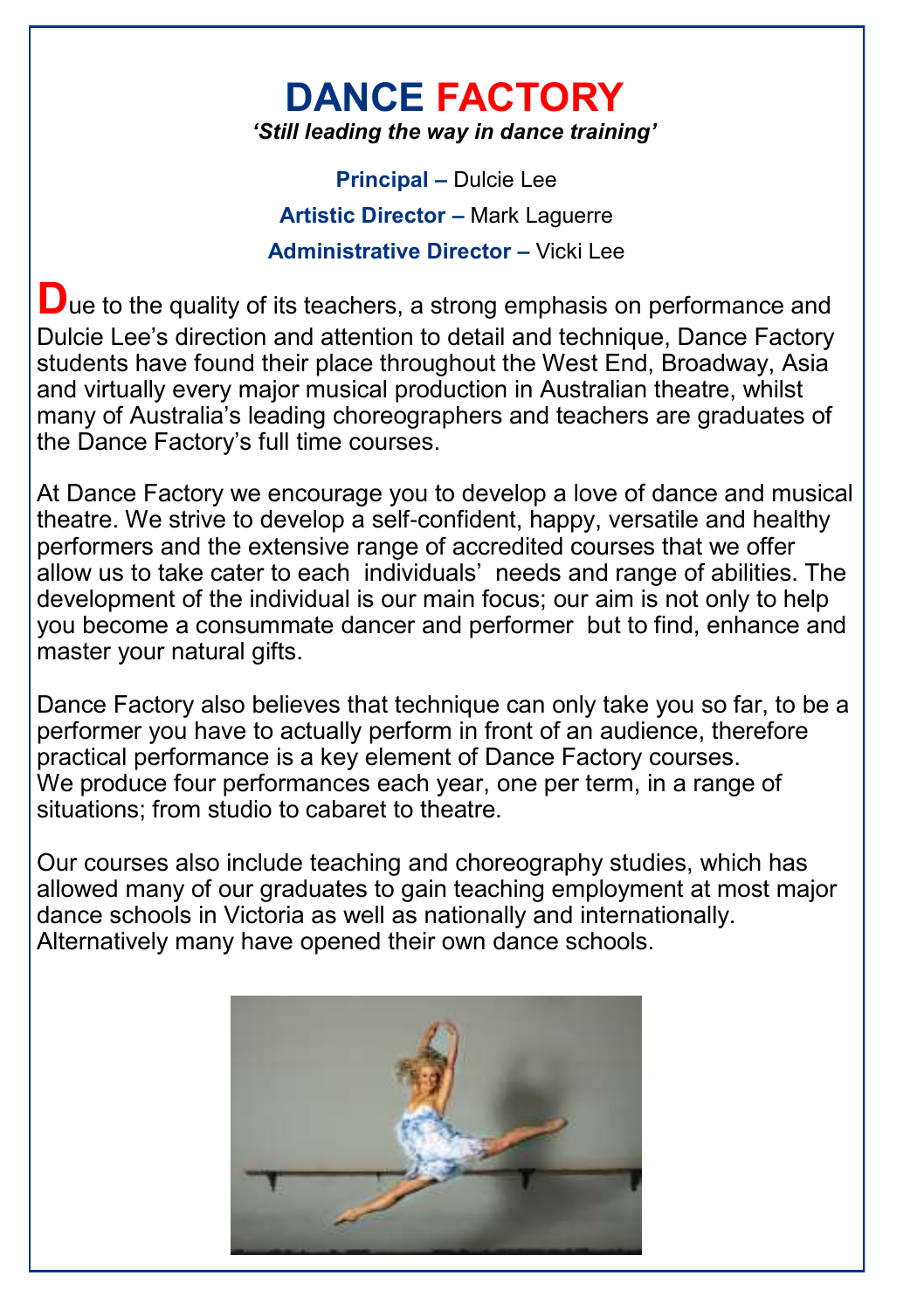# **TEACHING FACULTY**

Our teachers are all experienced, professional performing arts practitioners. All possess not only a passion for teaching but highly respected professional careers.

& GUEST TEACHERS

.

MARK LAGUERRE VICKI LEE<br>PAULA WILLIAMS EMMANUEL CARELLA MICHELLE S

PAULA WILLIAMS EMMANUEL CARELLA MICHELLE SAUNDERS SUE SARGISON CLOEE LEGRAND EMMALEE WALTERS<br>PHIL FGAN SOPHIF WRIGHT MARK CIPOLLONE **MARK CIPOLLONE** 

The teaching faculty is regularly supplemented with guest teachers, all who are currently working in the forefront of the Arts industry.

## **COURSE DELIVERY**

- Full time courses are conducted Monday to Thursday 10am - 5.30pm
- Four terms with a two week break between each term.
- Part time courses are a minimum of 10 classes per week; day, evening or Saturdays.
- Practical technique classes and performance classes.
- Students can commence at anytime
- Small sized classes offering individual attention and correction.
- Performances at the end of every term
- Ongoing evaluation.

## **WE OFFER**

- A high level of training across a variety of dance styles.
- Development of choreographic ability.
- Development of vocal and acting skills.
- Audition preparation
- Teaching skills and qualifications.
- Accredited qualification for successfully completed courses.
- Statement of Attainment for completed units.
- CRICOS accredited for International students, (please see International brochure).

# **STUDENTS CAN APPLY FOR**

- Victorian Government course funding under the "Skills" First" Program
- Easy payment/instalment options
- Austudy/Abstudy approved for Australian students.
- Youth Allowance for Australian students (under 24)
- Travel concessions.
- Credit transfer to other tertiary institutions.

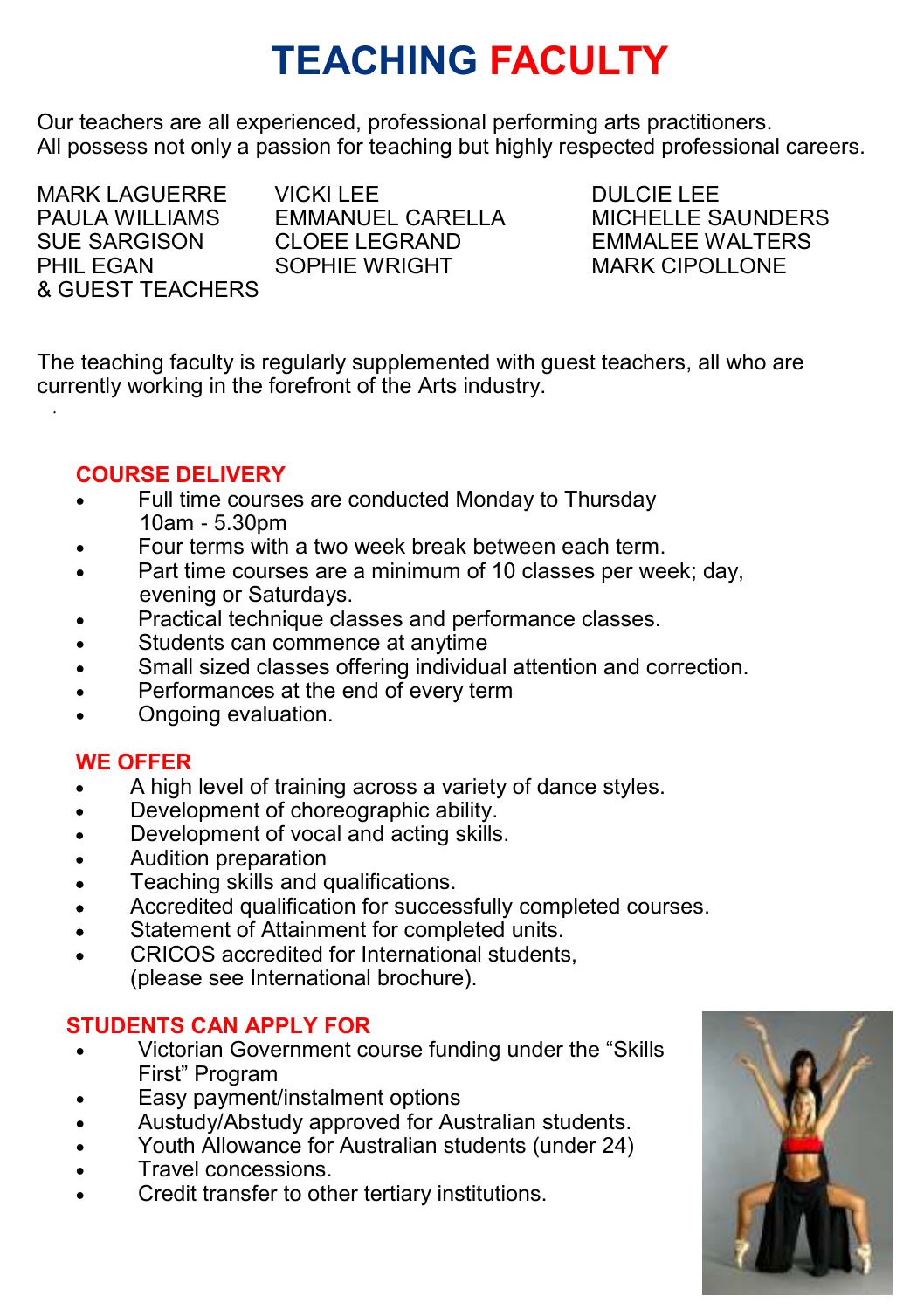# HERE ARE JUST A FEW PRODUCTIONS DANCE FACTORY GRADUATES HAVE BEEN A PART OF:

42nd St Matilda A Chorus Line Bangarra Dance Theatre **Mamma Mia**<br>Beauty and the Beast **Moulin Rouge** (Paris) Beauty and the Beast<br>Cats Chicago **The Producers**<br>Chitty Chitty Bang Bang **The Producers** Saturday Night Fever Chitty Chitty Bang Bang Saturday Night<br>
Come From Away<br>
School of Rock Come From Away School of Rocks School of Rocks School of Rocks School of Rocks School of Rocks School of Rocks School of Rocks School of Rocks School of Rocks School of Rocks School of Rocks School of Rocks School of Rocks Crazy For you Cruise Ships **Showboat** Dancin' Man Singin' In The Rain Fiddler on the Roof Footloose Sweet Charity Frozen Tap Dogs Grease Universal Studios High School Musical and Musical West Side Story<br>Jesus Christ Superstar Music We Will Rock You Jesus Christ Superstar Joseph & The Amazing<br>
Technicolor Dreamcoat<br>
Technicolor Dreamcoat<br>
Wicked Lido (Paris) Technicolor Dreamcoat Lido (Paris) The Wizard of  $Oz$ Mamma Mia **Mary Poppins** Mary Poppins

Muriel's Wedding Smokey Joes Café Dusty<br>
Dusty<br>
Fame Strictly Ballroom<br>
Strictly Ballroom Strictly Ballroom<br>Sweeney Todd

# **Graduates have gone on to become:**

- Performers (Dancers, Singers & Actors)
- Choreographers
- **Directors**
- **Teachers**
- Dance Studio Owners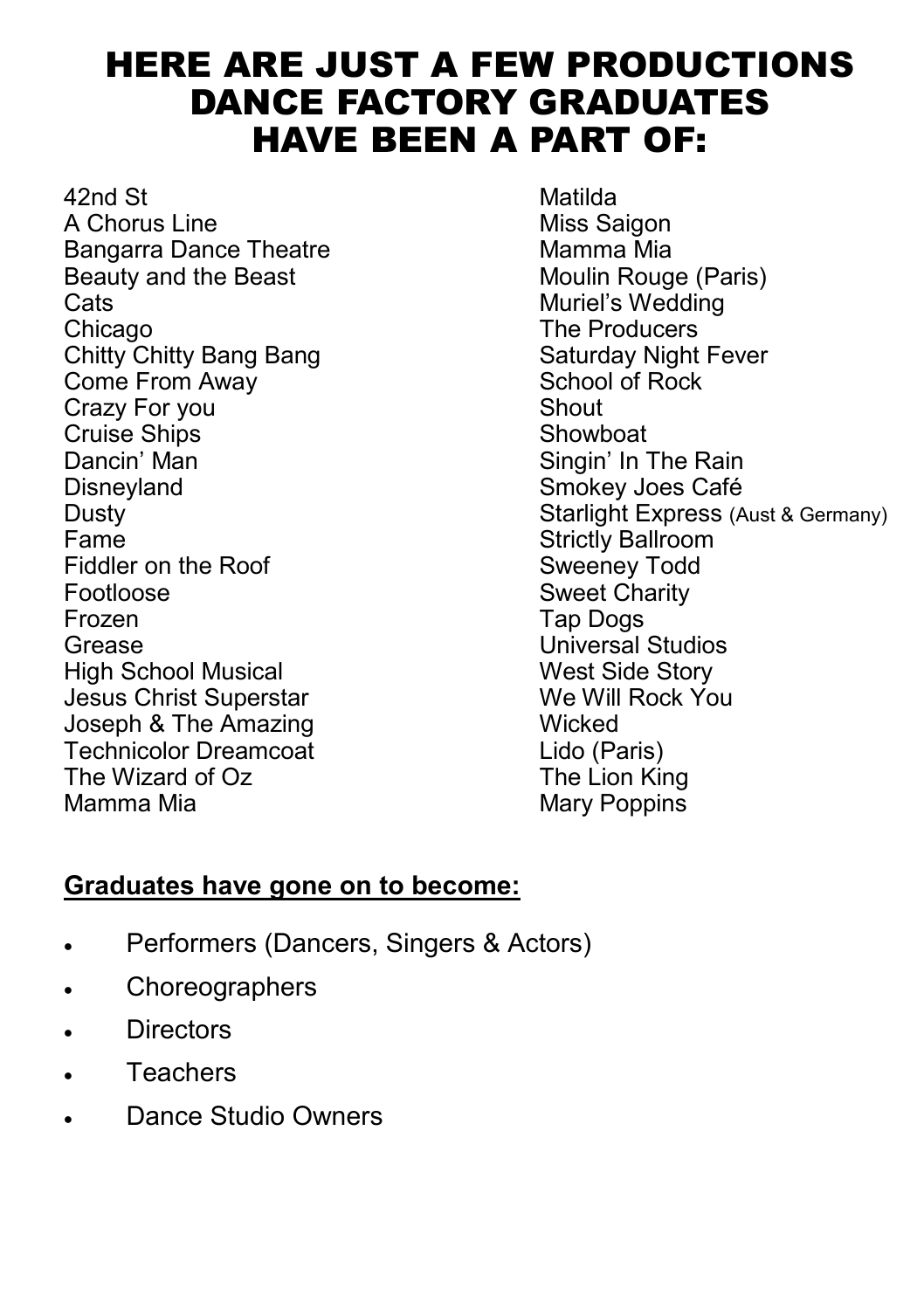# **GOVERNMENT COURSE FUNDING**

Dance Factory has great pleasure in announcing that it has secured funding of its full and part time Dance, Dance teaching and Musical Theatre courses through the Victorian Government's ―Skills First‖ training scheme. This means that students that qualify will benefit from **SUBSTANTIAL savings of up to 80%** off normal course prices thanks to the Government subsidies.<sup>"</sup>Skills First" is an initiative where the government will directly cover **a substantial proportion of the course fees of eligible students**. This is not a loan scheme

such as VET HELP where there is a requirement to repay an amount to Government.

#### To be eligible for funding you must be:

1. Under 20 years of age (15-19) **OR**

2. Over 20 years of age applying for a qualification higher than what you

already hold ( Upskilling)

You must also be an Australian or New Zealand citizen, or be a holder of a permanent visa

#### To be eligible for funding with concession

- 1. A student with a Health Care Card\* **OR**
- 2. A student with a Pensioner Card\* **OR**
- 3. A student with a Veteran's Gold Card\* **OR**
- 4. A student of Indigenous/Aboriginal or Torres Strait Island descent

## **\* Also applies to a dependant spouse or dependant child of card holder of above**

- Eligible students can enrol in 2 government subsidised courses per year
- Eligible students may enrol in a maximum of 2 government subsidised courses **at the same level** in a lifetime.

## **Other Government funding models available:**

- Asylum seekers VET Program
- Eligible Exemptions initiative
- Youth Access Initiative
- Indigenous Completions Initiative

# **OTHER FINANCIAL ASSISTANCE AVAILABLE**

You may also be eligible for one or more of the following:

## **Available through Centrelink:**

AUSTUDY ABSTUDY YOUTH ALLOWANCE – Students aged 16-24 years old. TERTIARY ACCESS PAYMENT RELOCATION SCHOLARSHIP EDUCATION ENTRY PAYMENT PENSIONER EDUCATION SUPPLEMENT RENT ASSISTANCE – Living away from home to study. YOUTH DISABILITY SUPPLEMENT FARES ALLOWANCE

# **Available through Skills Australia Foundation:**

SKILLING ALISTRALIA FOLINDATION – Tuition Fee Relief Grants.

Visit website [www.saf.org.au](http://www.saf.org.au/) for more information and how to apply.

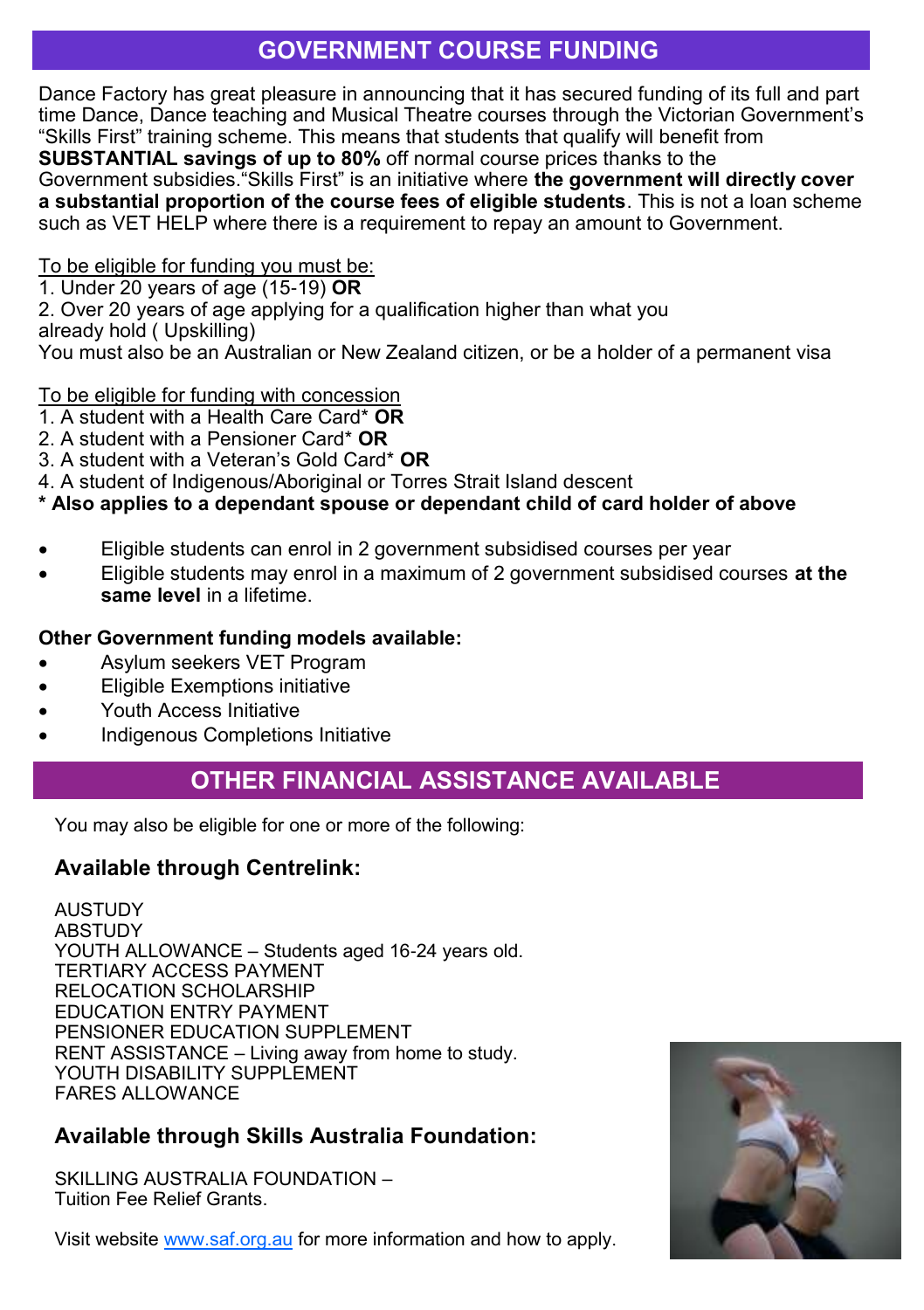# **COURSES AVAILABLE**

# **To view the units for each course, please visit our website. www.dancefactory.com.au**

## **CUA20120 Certificate II in Dance (6 months full time or 1 year part time)**

Certificate II is perfect for the beginner or intermediate student. This course aims to introduce the dance student to a variety of dance styles, performance skills and industry knowledge. Students will learn to work with others, follow direction, improve technique and gain self-confidence

**CURRICULUM** Jazz, Ballet, Contemporary, Tap, Performance, Hip Hop, Vocal Production, Acting, Musical Theatre, Theory

### **ENTRY REQUIREMENT** Nil

Graduates will be able to undertake further training at the next level : CUA30120 Certificate III in Dance

| <b>Full Time</b>        | monthly |                   |    | fortnightly |               |
|-------------------------|---------|-------------------|----|-------------|---------------|
| Funded with Concession: | \$2.150 | 2 x \$1075        | or | \$2.350     | 4 x \$587.50  |
| Funded:                 | \$6.000 | 4 x \$1500        | or | \$6.500     | 8 x \$812.50  |
| Full Fee:               | \$7.250 | $5 \times $1.450$ | or | \$7.500     | 8 x \$937.50  |
|                         |         |                   |    |             |               |
| <b>Part Time</b>        | monthly |                   |    | fortnightly |               |
| Funded with Concession: | \$2.800 | $4 \times $700$   | or | \$3.000     | 8 x \$375     |
| Funded:                 | \$7.000 | 8 x \$875         | or | \$7.500     | 16 x \$468.75 |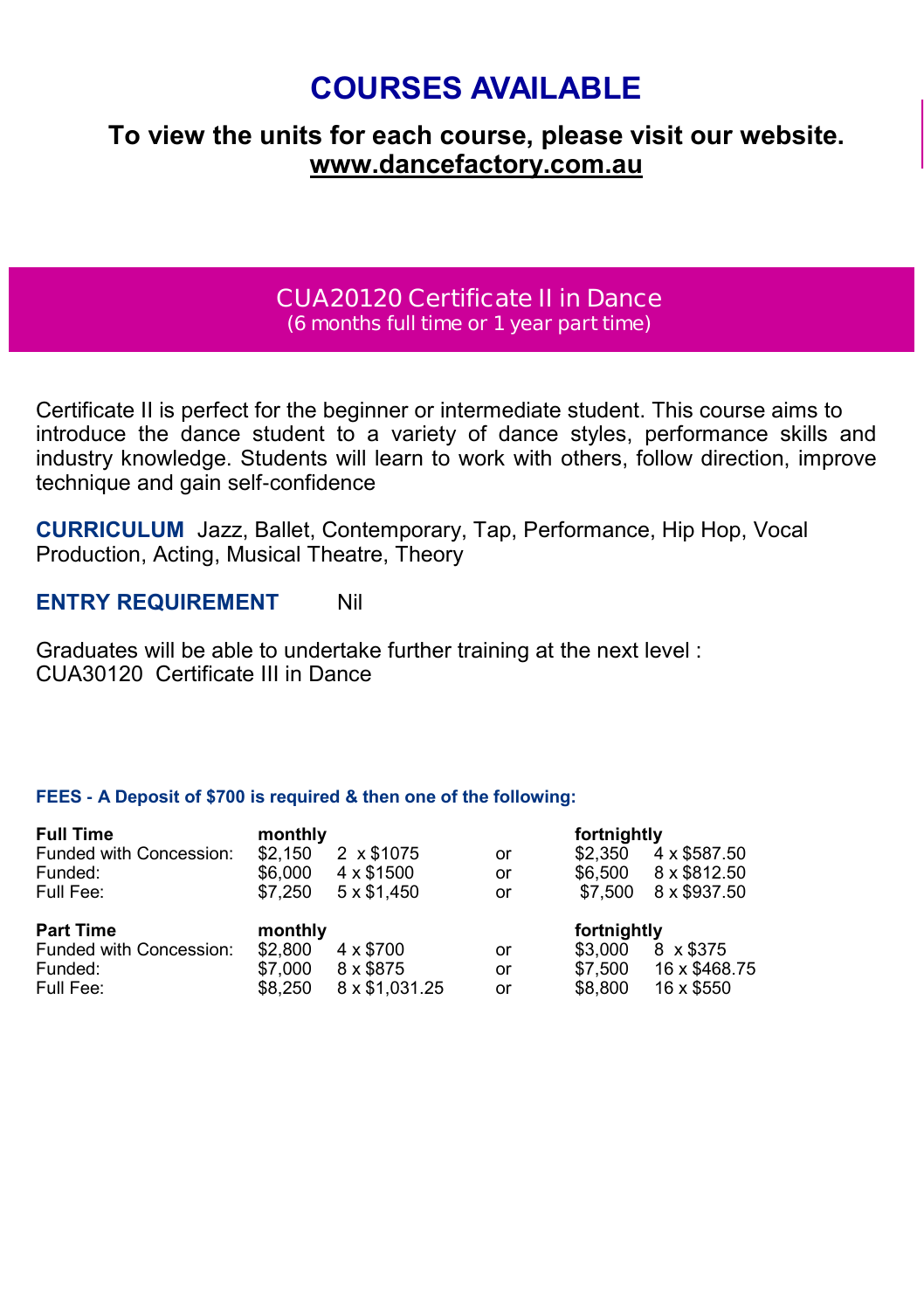## **CUA30120 Certificate III in Dance (1 year full time or 2 years part time)**

For the Intermediate dance student: Certificate III aims to develop performers in a range of dance and other styles including vocal production and drama. Improve technique, performance skills, fitness and co-ordination.

**CURRICULUM** Jazz, Ballet, Contemporary, Tap, Performance, Hip Hop, Vocal Production, Acting, Musical Theatre, Theory.

**ENTRY REQUIREMENT** Certificate II in Dance or equivalent or minimum 2 years dance training

Graduates will be able to undertake further training at the next level : CUA40120 Certificate IV in Dance or CUA40320 Certificate IV in Dance Teaching and Management

| <b>Full Time</b>        | monthly    |                 |    | fortnightly |               |
|-------------------------|------------|-----------------|----|-------------|---------------|
| Funded with Concession: | \$3.800    | $4 \times $950$ | or | \$4.000     | 8 x \$500     |
| Funded:                 | \$9.000    | 8 x \$1.125     | or | \$9.500     | 16 x \$593.75 |
| Full Fee:               | \$12,000   | 8 x \$1,500     | or | \$12,500    | 16 x \$781.25 |
|                         |            |                 |    |             |               |
| <b>Part Time</b>        | bi-monthly |                 |    | monthly     |               |
| Funded with Concession: | \$4.700    | 8 x \$587.50    | or | \$4,900     | 16 x \$306.25 |
| Funded:                 | \$10,000   | 8 x \$1.250     | or | \$10.500    | 16 x \$656.25 |

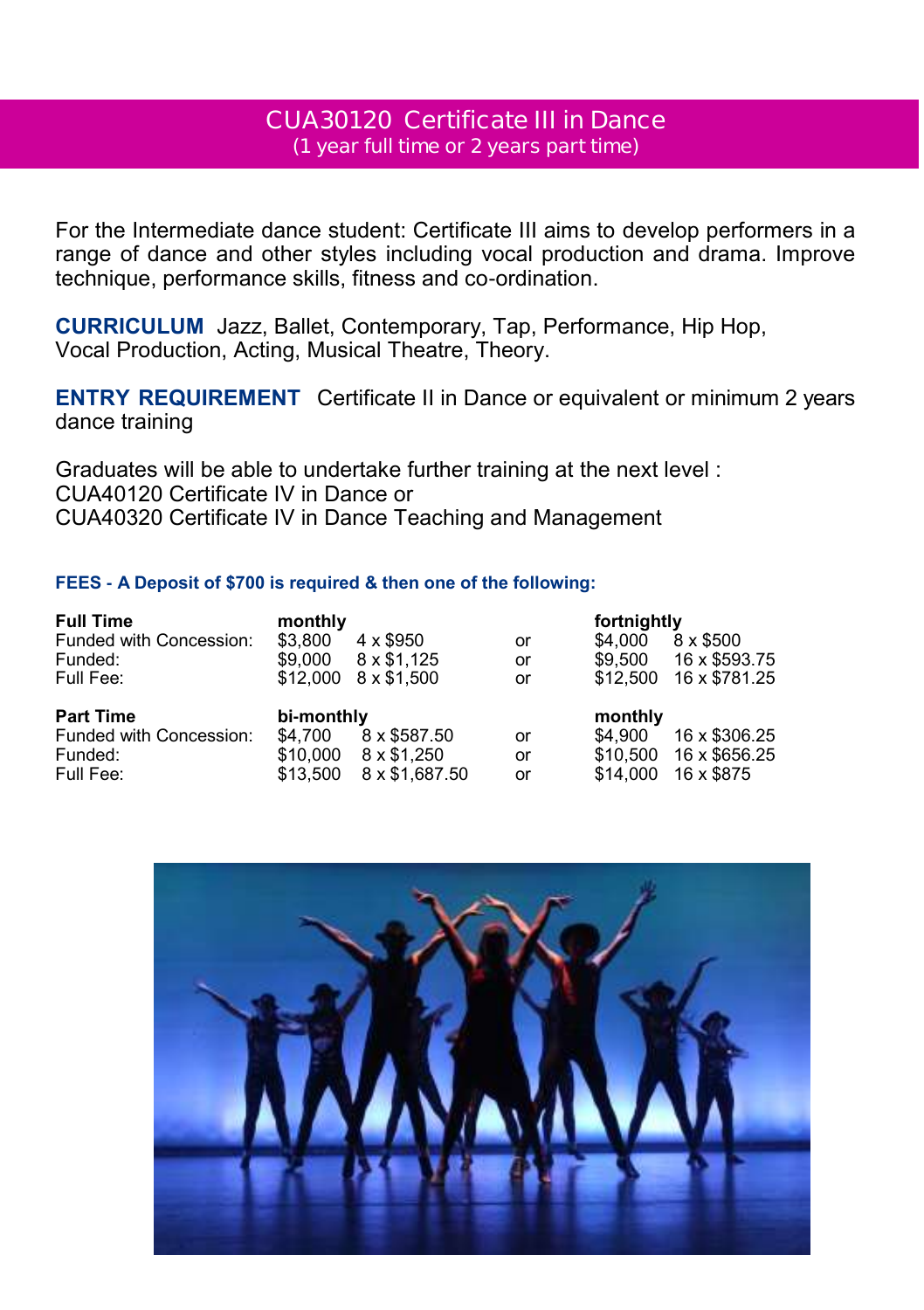# **CUA20120 Certificate II & CUA30120 Certificate III in Dance (1 year full time or 2 years part time)**

For the beginner to intermediate student, combining Certificates II and III in Dance.

**CURRICULUM** Jazz, Ballet, Contemporary, Tap, Performance, Hip Hop, Vocal Production, Acting, Musical Theatre, Theory

## **ENTRY REQUIREMENT** Nil

Graduates will be able to undertake further training at the next level : CUA40120 Certificate IV in Dance or CUA40320 Certificate IV in Dance Teaching and Management

| <b>Full Time</b>         | monthly    |                |    | fortnightly |               |
|--------------------------|------------|----------------|----|-------------|---------------|
| Funded with Concession:  | \$3.500    | 4 x \$875      | or | \$3.700     | 8 x \$462.50  |
| Funded:                  | \$6.500    | 8 x \$812.50   | or | \$7.000     | 16 x \$437.50 |
| Full Fee:                | \$12,000   | 8 x \$1.500    | or | \$12,500    | 16 x \$781.25 |
| <b>Part Time</b>         | bi-monthly |                |    | monthly     |               |
| Funded with Concession:: | \$4.200    | 8 x \$525      | or | \$4,400     | 16 x \$275    |
| Funded:                  | \$7.500    | 8 x \$937.50   | or | \$8,000     | 16 x \$500    |
| Full Fee:                | \$13.500   | 8 x \$1,687.50 | or | \$14.000    | 16 x \$875    |





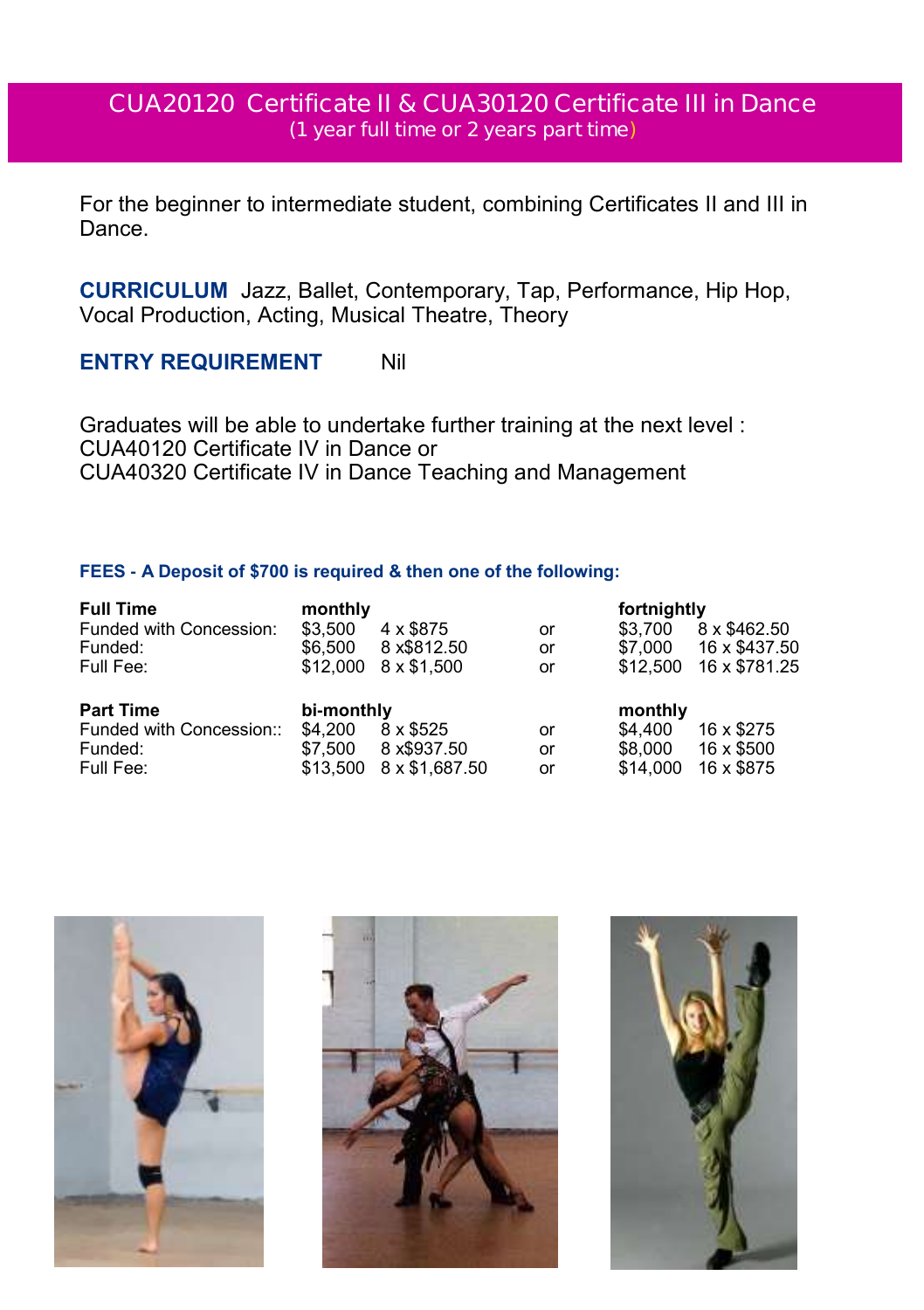# **CUA40120 Certificate IV in Dance (1 year full time or 2 years part time)**

For the advanced dance student. In this course dance, performance and allied skills are developed, preparing for a high level of professional employment in the

industry. Employment opportunities can include chorus and ensemble work in dance and cabaret shows in Australia and internationally as well as cruise ships and international theme parks.

**CURRICULUM** Jazz, Ballet, Contemporary, Tap, Performance, Hip Hop, Acrobats, Vocal Production, Musical Theatre, Acting, Theory.

**ENTRY REQUIREMENT** Certificate III in Dance or equivalent or minimum 4 years Jazz and 2 years Ballet training

Graduates of Certificate IV in Dance will be able to undertake further training at the next level:

CUA40320 Certificate IV in Dance Teaching and Management CUA50220 Diploma of Musical Theatre or

CUA51520 Diploma of Dance (Elite Performance)

| <b>Full Time</b>         | monthly    |                   |    | fortnightly |               |
|--------------------------|------------|-------------------|----|-------------|---------------|
| Funding with Concession: | \$4.000    | $4 \times $1.000$ | or | \$4.200     | 8 x \$525     |
| Funded:                  | \$9.000    | 8 x \$1.125       | or | \$9.500     | 16 x \$593.75 |
| Full Fee:                | \$12,000   | 8 x \$1.500       | or | \$12,500    | 16 x \$781.25 |
|                          |            |                   |    |             |               |
| <b>Part Time</b>         | bi-monthly |                   |    | monthly     |               |
| Funding with Concession: | \$4.900    | 8 x \$612.50      | or | \$5.100     | 16 x \$318.75 |
| Funded:                  | \$10,000   | 8 x \$1.250       | or | \$10,500    | 16 x \$656.25 |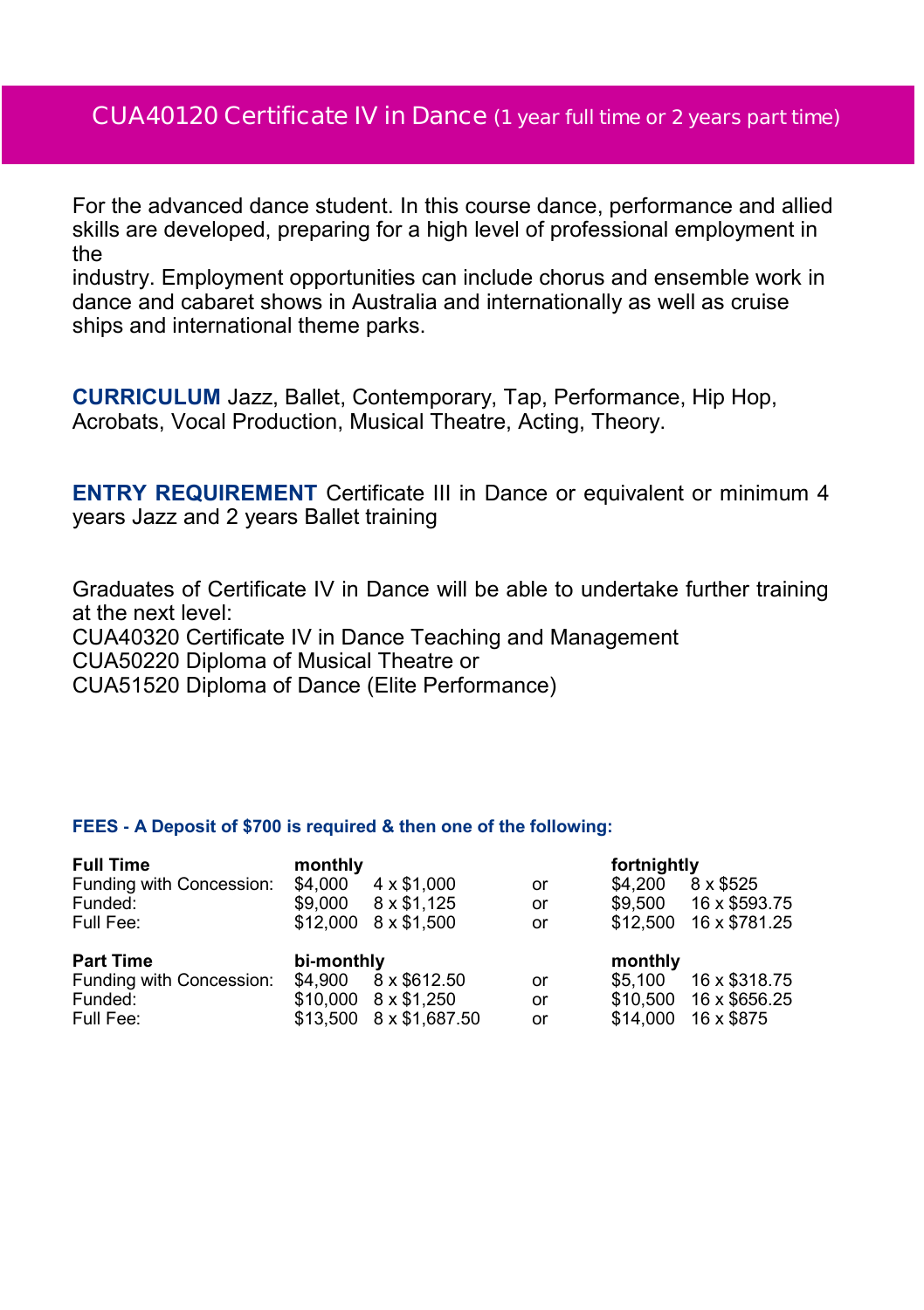## **CUA30120 Certificate III in Dance & CUA40120 Certificate IV in Dance (1 year full time or 2 years part time)**

For the intermediate to advanced student. Combining Cert III and IV to improve skills and technique in all dance styles.

**CURRICULUM** Jazz, Ballet, Contemporary, Tap, Performance, Hip Hop, Acrobats, Vocal Production, Musical Theatre, Acting, Theory.

**ENTRY REQUIREMENT** Certificate II in Dance or equivalent or minimum 3 years dance training

Graduates could then undertake further training at the next level: CUA40320 Certificate IV in Dance Teaching and Management CUA50220 Diploma of Musical Theatre or CUA51520 Diploma of Dance (Elite Performance)

| <b>Full Time</b>        | monthly    |                   |    | fortnightly |               |
|-------------------------|------------|-------------------|----|-------------|---------------|
| Funded with Concession: | \$3.600    | $4 \times $900$   | or | \$3.800     | 8 x \$475     |
| Funded:                 | \$7.000    | 8 x \$875         | or | \$7.500     | 16 x \$468.75 |
| Full Fee:               | \$12,000   | $8 \times $1.500$ | or | \$12,500    | 16 x \$781.25 |
|                         |            |                   |    |             |               |
| <b>Part Time</b>        | bi-monthly |                   |    | monthly     |               |
| Funded with Concession: | \$4.500    | 8 x \$562.50      | or | \$4.700     | 16 x \$293.75 |
| Funded:                 | \$8.000    | $8 \times $1.000$ | or | \$8.500     | 16 x \$531.25 |

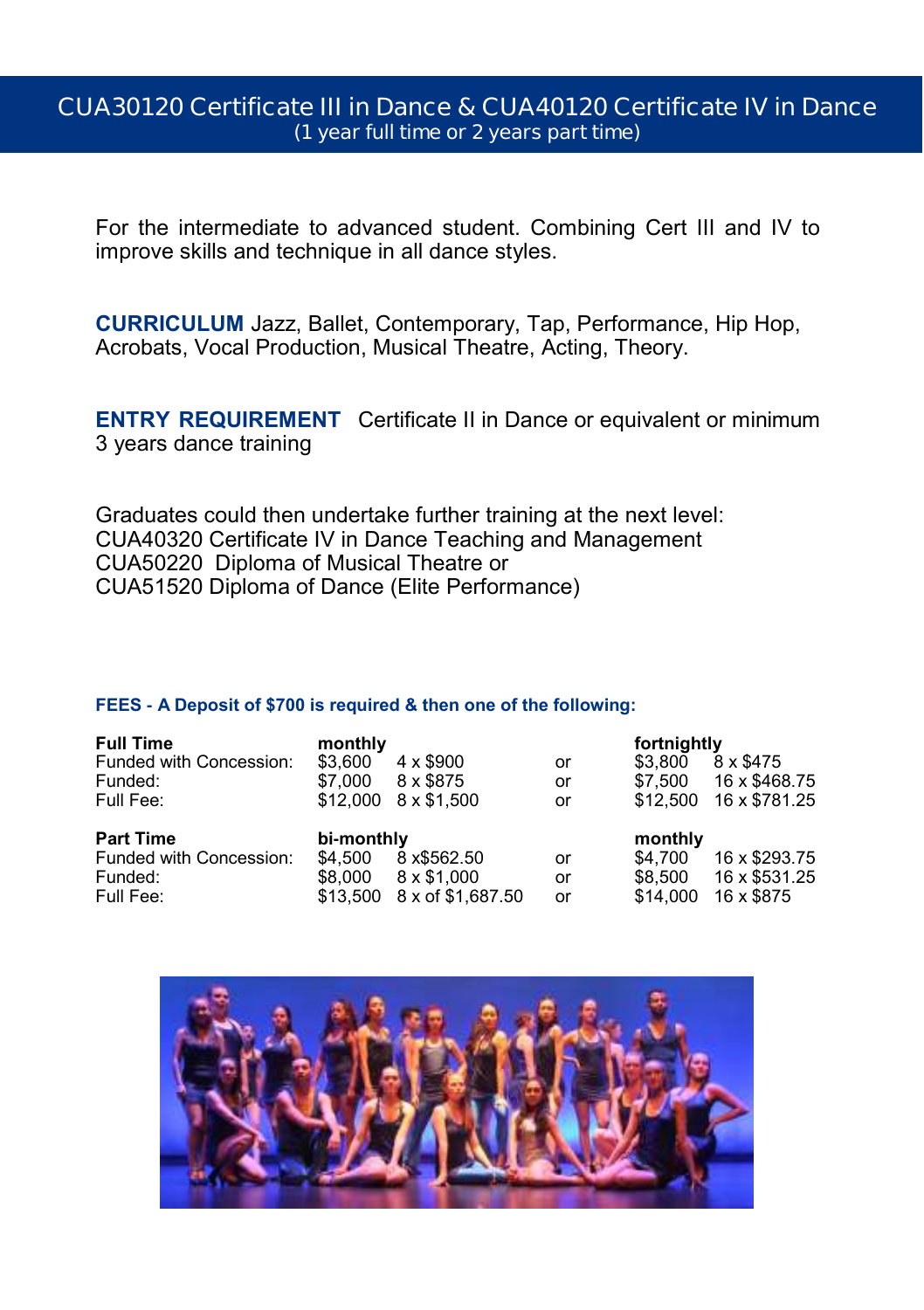## **CUA40320 Certificate IV in Dance Teaching and Management (1 year full time or 2 years part time)**

Designed for dancers seeking to gain accredited qualifications for teaching beginner to

intermediate students. The course is designed to enable the teaching of correct technique, safe dance awareness, group dynamics and confident teaching skills.

Incorporated into the teaching course is our DFTA syllabus which was devised with help from physiotherapists, chiropractors and physical experts.

**CURRICULUM** Jazz, Ballet, Tap, Hip Hop, Contemporary, Performance, Anatomy, Teaching, Choreography, First Aid, Safe Dance, WHS, Staging, Student Management, Dance Psychology, Costuming, Business Management.

**ENTRY REQUIREMENT** Certificate III in Dance or equivalent or minimum 4 years Jazz training and 2 years Ballet training.

Graduates of Certificate IV could then undertake further training at the next level:

CUA50220 Diploma of Musical Theatre or

CUA50320 Diploma of Dance Teaching and Management or CUA51520 Diploma of Dance (Elite Performance)

| <b>Full Time</b>         | monthly    |                                 |    | fortnightly |                        |
|--------------------------|------------|---------------------------------|----|-------------|------------------------|
| Funding with Concession: | \$4.200    | $4 \times $1.050$               | or | \$4.400     | 8 x \$550              |
| Funded:                  |            | $$10.000 \quad 8 \times $1.250$ | or |             | \$10,500 16 x \$656.25 |
| Full Fee:                |            | \$12,500 8 x \$1,562.50         | or |             | \$13,000 16 x \$812.50 |
|                          |            |                                 |    |             |                        |
|                          |            |                                 |    |             |                        |
| <b>Part Time</b>         | bi-monthly |                                 |    | monthly     |                        |
| Funding with Concession: | \$5.100    | 8 x \$637.50                    | or | \$5.300     | 16 x \$331.25          |
| Funded:                  |            | $$11.000$ $8 \times $1.375$     | or |             | \$11,500 16 x \$718.75 |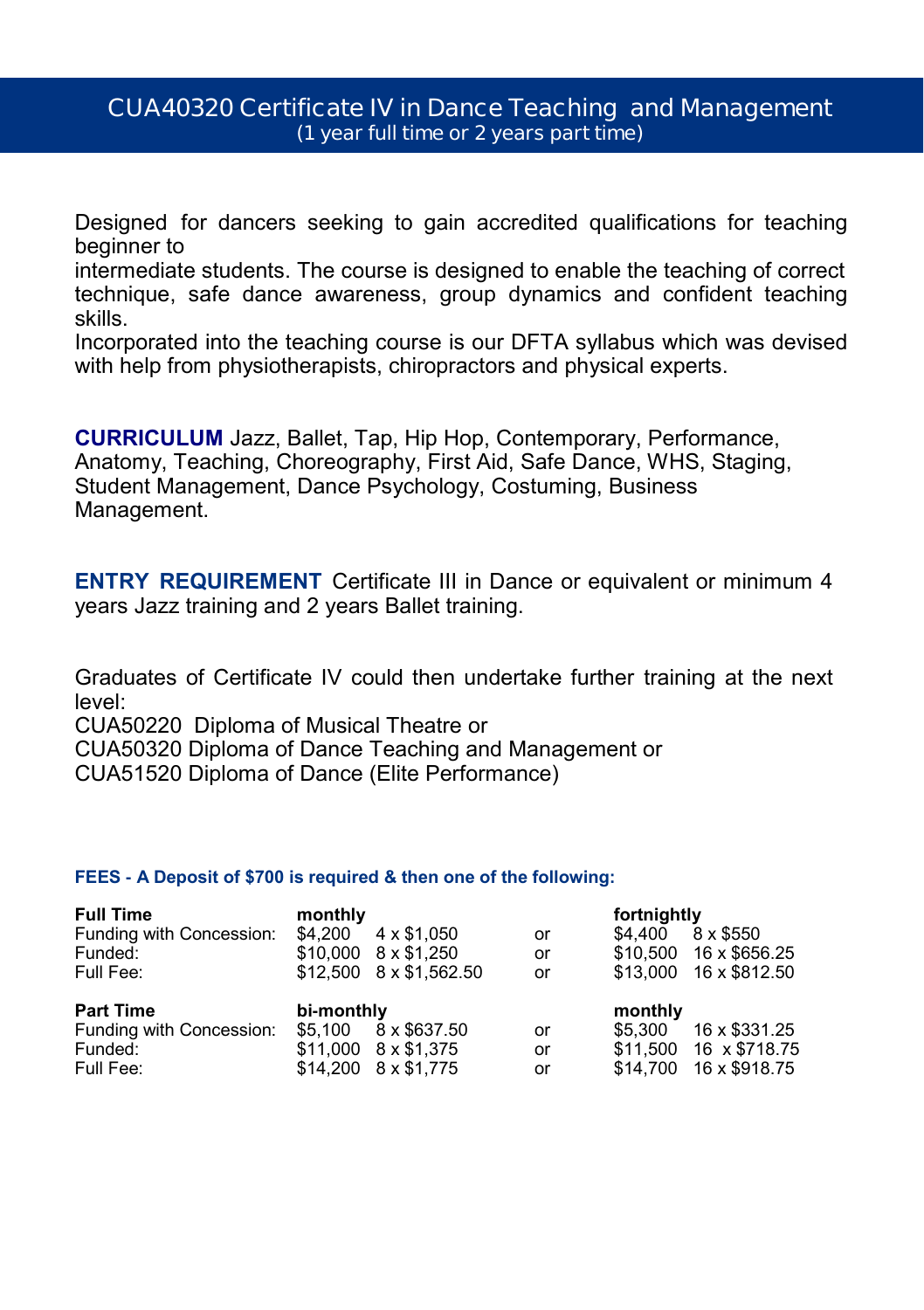# **CUA40320 Certificate IV in Dance Teaching and Management & CUA40120 Certificate IV in Dance (1 year full time or 2 years part time)**

Combining Certificate IV in Dance & IV in Dance Teaching & Management. In Certificate IV, performance and allied skills are developed, preparing for a high level of professional employment in the industry. Certificate IV in Dance Teaching & Management is designed to enable the teaching of correct technique, safe dance awareness, group dynamics and confident teaching skills.

**CURRICULUM** Jazz, Ballet, Tap, Hip Hop, Contemporary, Performance, Anatomy, Teaching, Choreography, First Aid, Safe Dance, WHS, Student Management, Dance Psychology, Costuming, Staging, Business Management, Acrobats, Vocal Production, Musical Theatre, Acting, Theory.

**ENTRY REQUIREMENT** Certificate III in Dance or equivalent or minimum 4 years Jazz training and 2 years Ballet training.

Graduates of Certificate IV could then undertake further training at the next level:

CUA50220 Diploma of Musical Theatre or

CUA50320 Diploma of Dance Teaching and Management or

CUA51520 Diploma of Dance (Elite Performance)

| <b>Full Time</b>        | monthly    |                   |    | fortnightly |               |
|-------------------------|------------|-------------------|----|-------------|---------------|
| Funded with Concession: | \$3.600    | $4 \times $900$   | or | \$3.800     | 8 x \$475     |
| Funded:                 | \$7.000    | 8 x \$875         | or | \$7.500     | 16 x \$468.75 |
| Full Fee:               | \$12,500   | 8 x \$1.562.50    | or | \$13.000    | 16 x \$812.50 |
| <b>Part Time</b>        | bi-monthly |                   |    | monthly     |               |
| Funded with Concession: | \$4.500    | 8 x \$562.50      | or | \$4.700     | 16 x \$293.75 |
| Funded:                 | \$8.000    | $8 \times $1.000$ | or | \$8.500     | 16 x \$531.25 |
| Full Fee:               |            |                   |    |             |               |

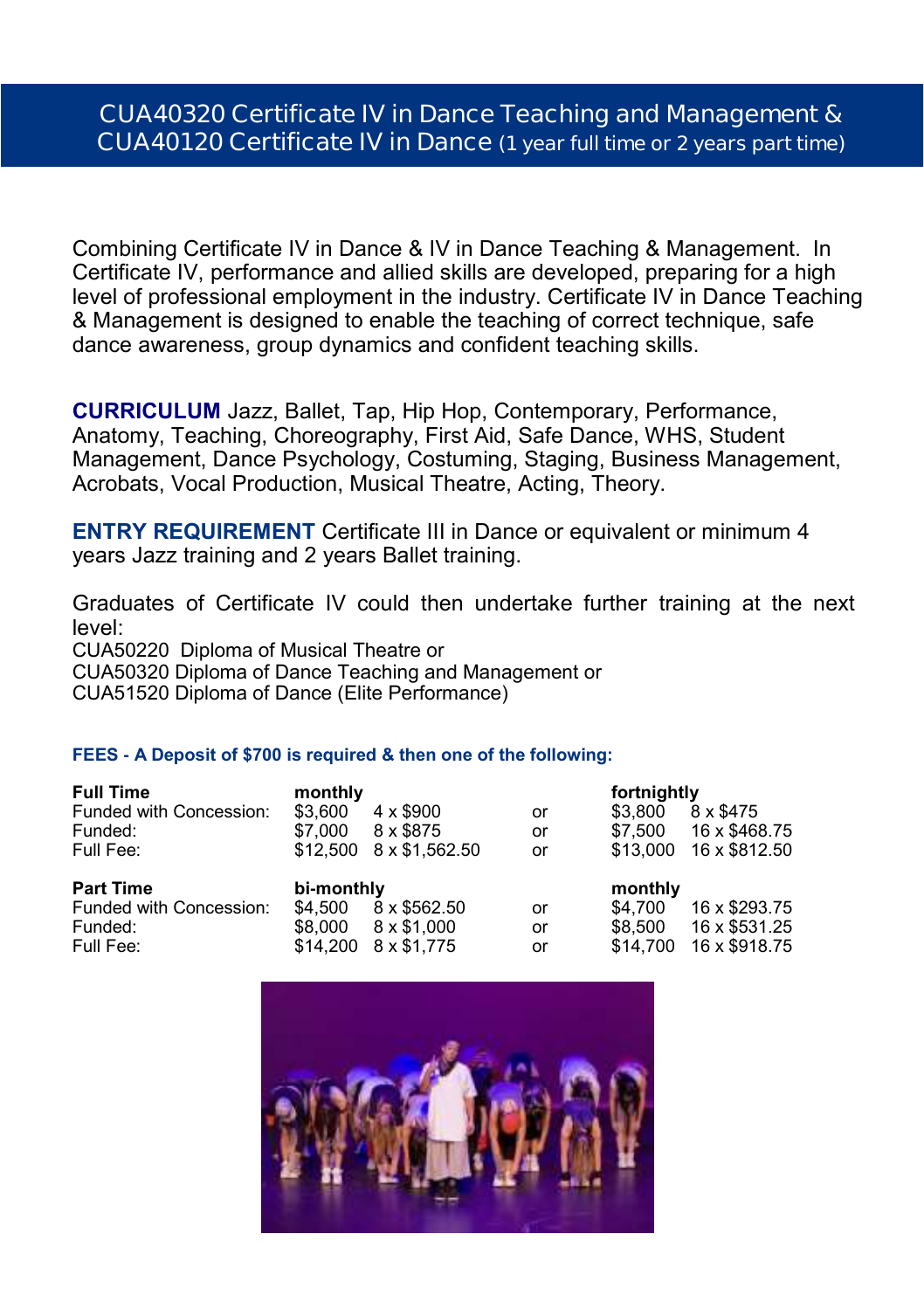This qualification gives the passionate dancer the necessary skills to allow them to work professionally in the entertainment industry. At this level, dancers will be expected to perform in a range of situations and demonstrate a high degree of technical, creative and performance skills, whilst demonstrating the versatility and independence to work as a freelance dancer in the industry. Possible career paths from this qualification could include; Australian and International stage musicals, choreographic and production work, cruise ships, theme parks and freelance corporate work.

**CURRICULUM** Jazz, Ballet, Contemporary, Tap, Hip Hop, Performance, Vocal Production, Acting, Musical Theatre, Acrobats, Choreography, Dance Teaching, Safe Dance, Audition Technique, private vocal/acting lessons.

#### **ENTRY REQUIREMENT**

CUA40120 Certificate IV in Dance or equivalent qualification.

#### **FEES - A Deposit of \$700 is required & then one of the following:**

| <b>Full Time</b><br>Funded:<br>Full Fee: | monthly<br>\$6,500    | 8 x \$812.50<br>$$12,800$ $8 \times $1,600$    | or<br>or | fortnightly<br>\$7.000 | 16 x \$437.50<br>$$13.200$ 16 x \$825 |
|------------------------------------------|-----------------------|------------------------------------------------|----------|------------------------|---------------------------------------|
| <b>Part Time</b><br>Funded:<br>Full Fee: | bi-monthly<br>\$7.500 | 8 x \$937.50<br>$$14.500$ $8 \times $1.812.50$ | or<br>or | monthly<br>\$8,000     | 16 x \$500<br>\$15,000 16 x \$937.50  |

There is no concession rate for this course except for a student of Indigenous/ Aboriginal or Torres Strait Island descent:

| <b>Full Time</b><br>Funded with Concession:                           | monthly<br>4 x \$875<br>\$3.500 | or | fortnightly<br>\$3.700 8 x \$462.50 |
|-----------------------------------------------------------------------|---------------------------------|----|-------------------------------------|
| <b>Part Time</b><br>Funding with Concession: $$4,400$ $8 \times $550$ | bi-monthly                      | or | monthly<br>16 x \$287.50<br>\$4.600 |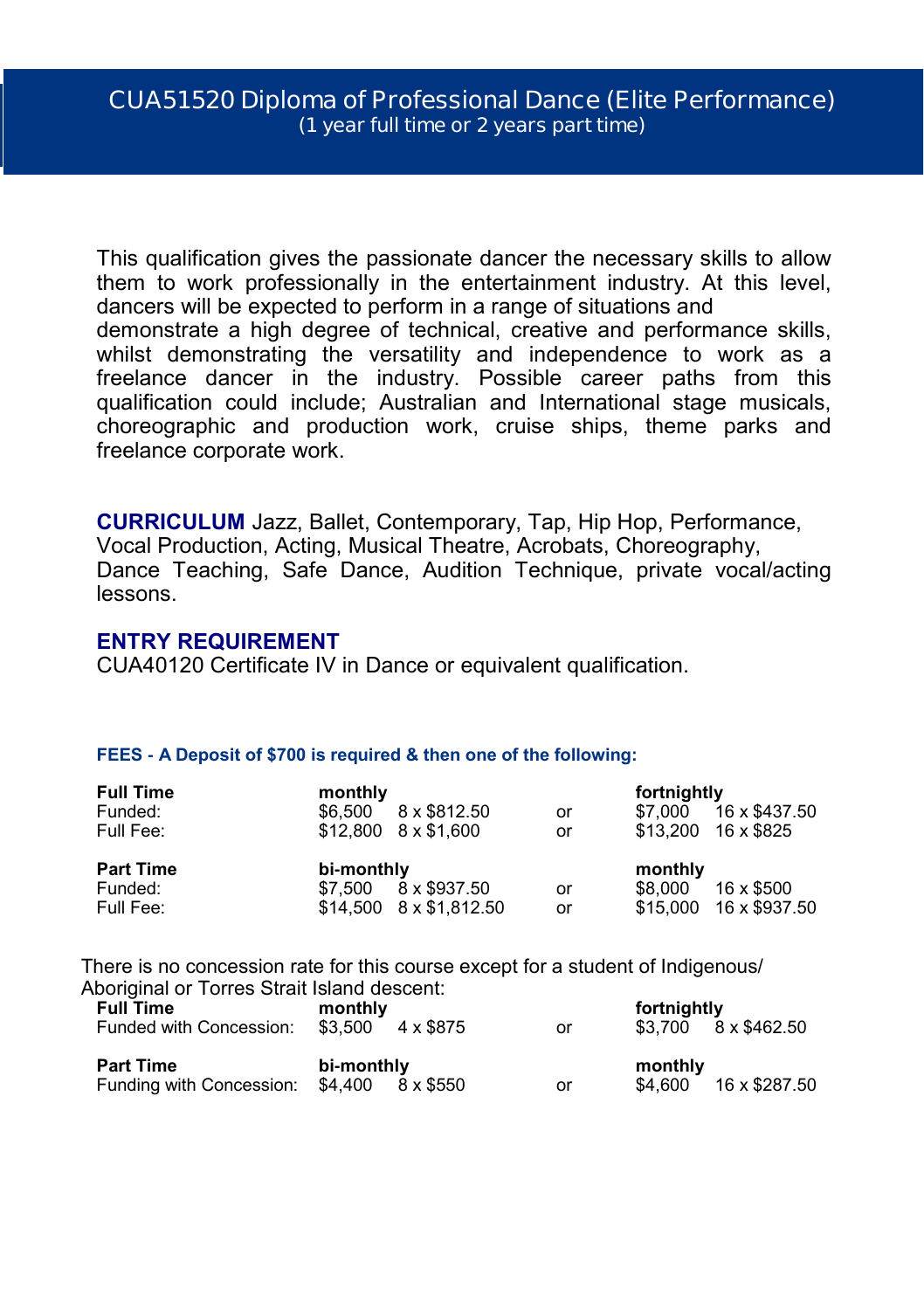## **CUA50220 Diploma of Musical Theatre (1 year full time or 2 years part time)**

The Diploma of Musical Theatre has an increased emphasis on overall performance and creative skills and consolidates Dance Factory's 20 year history of producing performers for the Australian and International stage. It is a course that gives its graduates skills in dance, singing, drama and choreography and develops a performer that is skilled, versatile and independent.

**CURRICULUM** Jazz, Ballet, Contemporary, Tap, Hip Hop, Performance, Vocal Production, Acting, Musical Theatre, Acrobats, Audition Technique, private vocal/acting lessons.

#### **ENTRY REQUIREMENT**

CUA40120 Certificate IV in Dance or equivalent qualification.

#### **FEES PER YEAR - A Deposit of \$700 is required & then one of the following:**

| <b>Full Time</b><br>Funded:<br>Full Fee: | monthly<br>8 x \$1,000<br>\$8.000<br>$$12.800$ $8 \times $1.600$ | or<br>or | fortnightly<br>16 x \$531.25<br>\$8.500<br>$$13.200$ 16 x \$825  |
|------------------------------------------|------------------------------------------------------------------|----------|------------------------------------------------------------------|
| <b>Part Time</b><br>Funded:<br>Full Fee: | bi-monthly<br>8 x \$1.125<br>\$9.000<br>\$14,500 8 x \$1,812.50  | or<br>or | monthly<br>16 x \$593.75<br>\$9.500<br>16 x \$937.50<br>\$15.000 |

There is no concession rate for this course except for a student of Indigenous/ Aboriginal or Torres Strait Island descent:

| <b>Full Time</b><br>Funding with Concession: \$3,800 4 x \$950 | monthly                            | or | fortnightly<br>$$4.000 \quad 8 \times $500$ |
|----------------------------------------------------------------|------------------------------------|----|---------------------------------------------|
| <b>Part Time</b><br>Funded with Concession:                    | bi-monthly<br>\$4.700 8 x \$587.50 | or | monthly<br>16 x \$306.25<br>\$4.900         |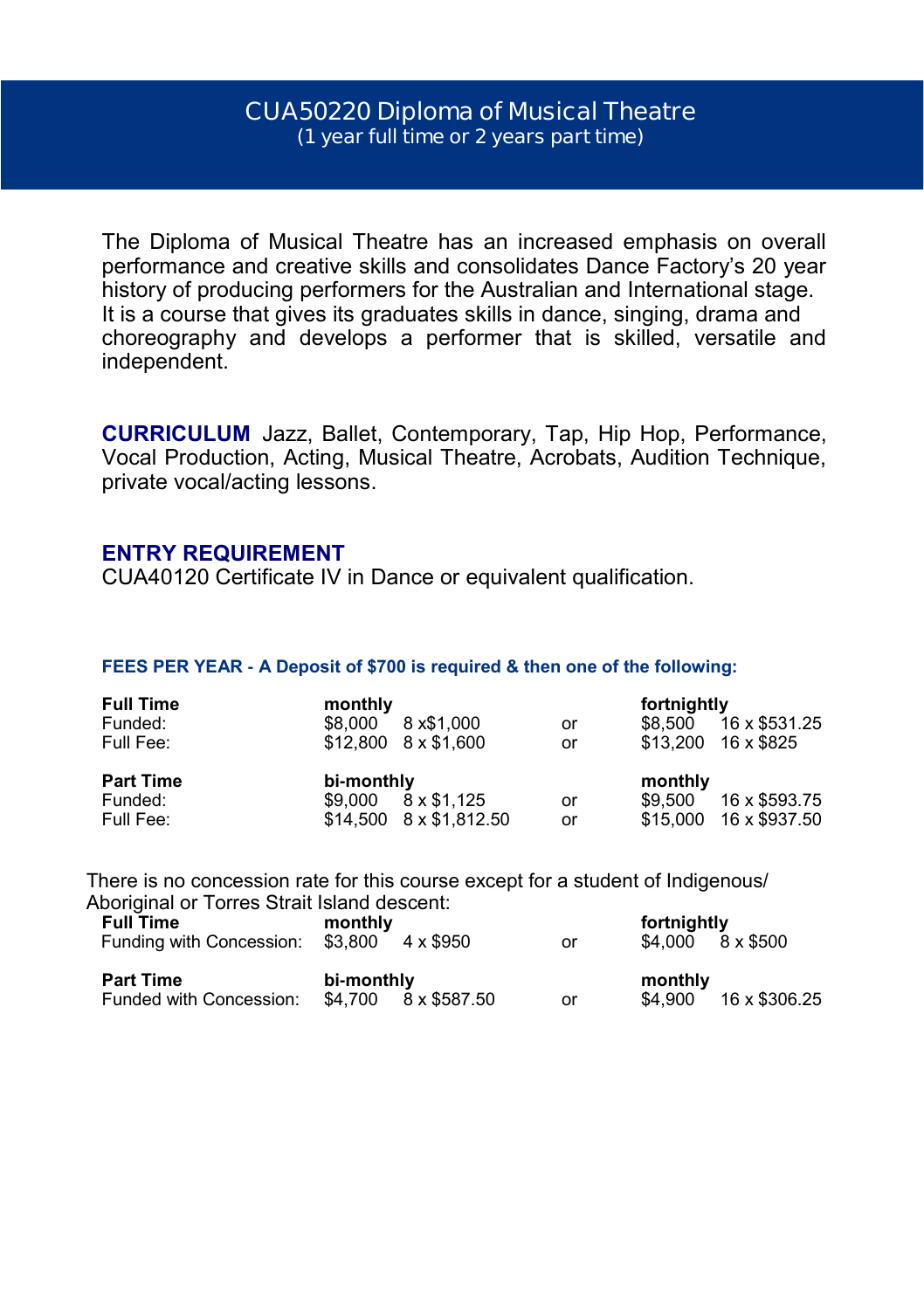# **CUA50220 Diploma of Musical Theatre & CUA51520 Diploma of Professional Dance (Elite Performance) (1 year full time or 2 years part time)**

Combining both Diploma courses has an increased emphasis on overall performance and creative skills and consolidates Dance Factory's 20 year history of producing performers for the Australian and International stage. It is a course that gives its graduates skills in dance, singing, drama, musical theatre and choreography and develops a performer that is skilled, versatile and independent. Possible career paths from this qualification could include; Australian and International stage musicals, choreographic and production work, cruise ships, theme parks and freelance corporate work.

**CURRICULUM** Jazz, Ballet, Contemporary, Tap, Hip Hop, Performance, Vocal Production, Acting, Musical Theatre, Acrobats, Choreography, Dance Teaching, Safe Dance, Audition Technique, private vocal/acting lessons.

#### **ENTRY REQUIREMENT**

CUA40120 Certificate IV in Dance or equivalent qualification.

#### **FEES - A Deposit of \$700 is required & then one of the following:**

| <b>Full Time</b> | monthly                     |    | fortnightly              |
|------------------|-----------------------------|----|--------------------------|
| Funded:          | 8 x \$687.50<br>\$5.500     | or | 16 x \$375<br>\$6.000    |
| Full Fee:        | $$12.800$ $8 \times $1.600$ | or | $$13.200$ 16 x \$825     |
|                  |                             |    |                          |
| <b>Part Time</b> | bi-monthly                  |    | monthly                  |
| Funded:          | 8 x \$812.50<br>\$6,500     | or | 16 x \$437.50<br>\$7.000 |

There is no concession rate for this course except for a student of Indigenous/Aboriginal or Torres Strait Island descent:

| monthly                      |                          |         |                             |
|------------------------------|--------------------------|---------|-----------------------------|
| $$3.300 \quad 4 \times $825$ | or                       |         | $$3.500$ $8 \times $437.50$ |
| bi-monthly                   |                          | monthly | 16 x \$275                  |
|                              | $$4.200$ $8 \times $525$ | or      | fortnightly<br>\$4.400      |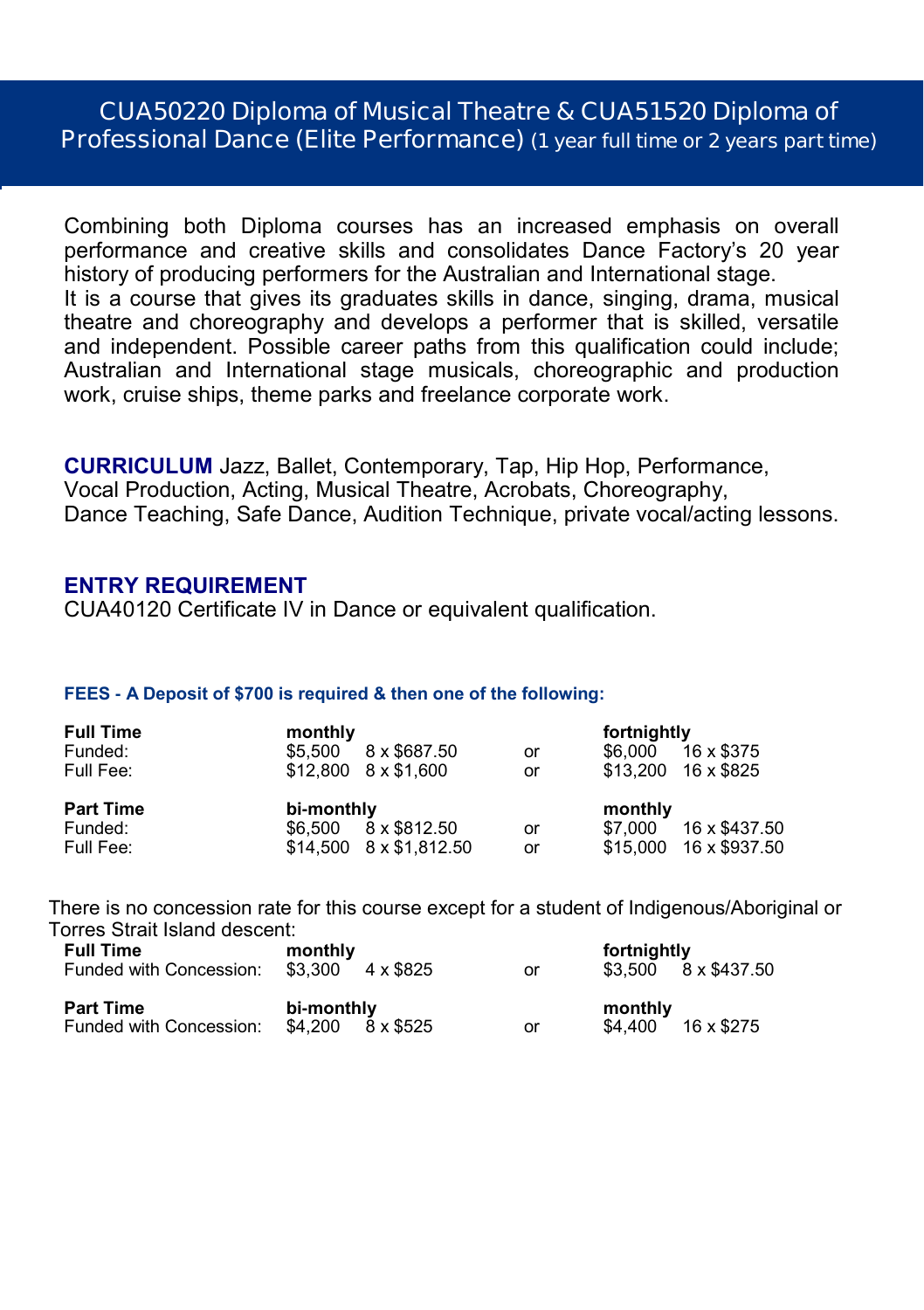# **CUA50320 Diploma of Dance Teaching and Management (1 year full time or 2 years part time)**

Perfect for the experienced dance teacher wishing to gain accredited qualifications for teaching and choreographing intermediate to advanced students.

The course is designed to enable the teaching of correct technique, safe dance awareness, the understanding of group dynamics and confident teaching skills, as well as gain the required knowledge necessary to set up an independent small business. Incorporated into the teaching course is our DFTA syllabus which was devised with help from physiotherapists, chiropractors and physical experts.

**CURRICULUM** Jazz, Ballet, Tap, Hip Hop, Contemporary, Performance, Dance Teaching, Staging, Choreography, Safe Dance, Workplace Health & Safety, Anatomy, Student Management, Costuming, Dance Psychology, Business Management, Financial Planning.

## **ENTRY REQUIREMENT**

CUA40320 Certificate IV in Dance Teaching and Management or equivalent qualification.

#### **FEES PER YEAR- A Deposit of \$700 is required & then one of the following:**

| Full Time: | $$12,800$ 8 monthly payments of \$1,600 or<br>\$13,200 16 fortnightly payments of \$825      |
|------------|----------------------------------------------------------------------------------------------|
| Part Time: | $$14,500$ 8 bi-monthly payments of \$1,812.50 or<br>\$15,000 16 monthly payments of \$937.50 |

# **\*NO FUNDING AVAILABLE FOR THIS COURSE**





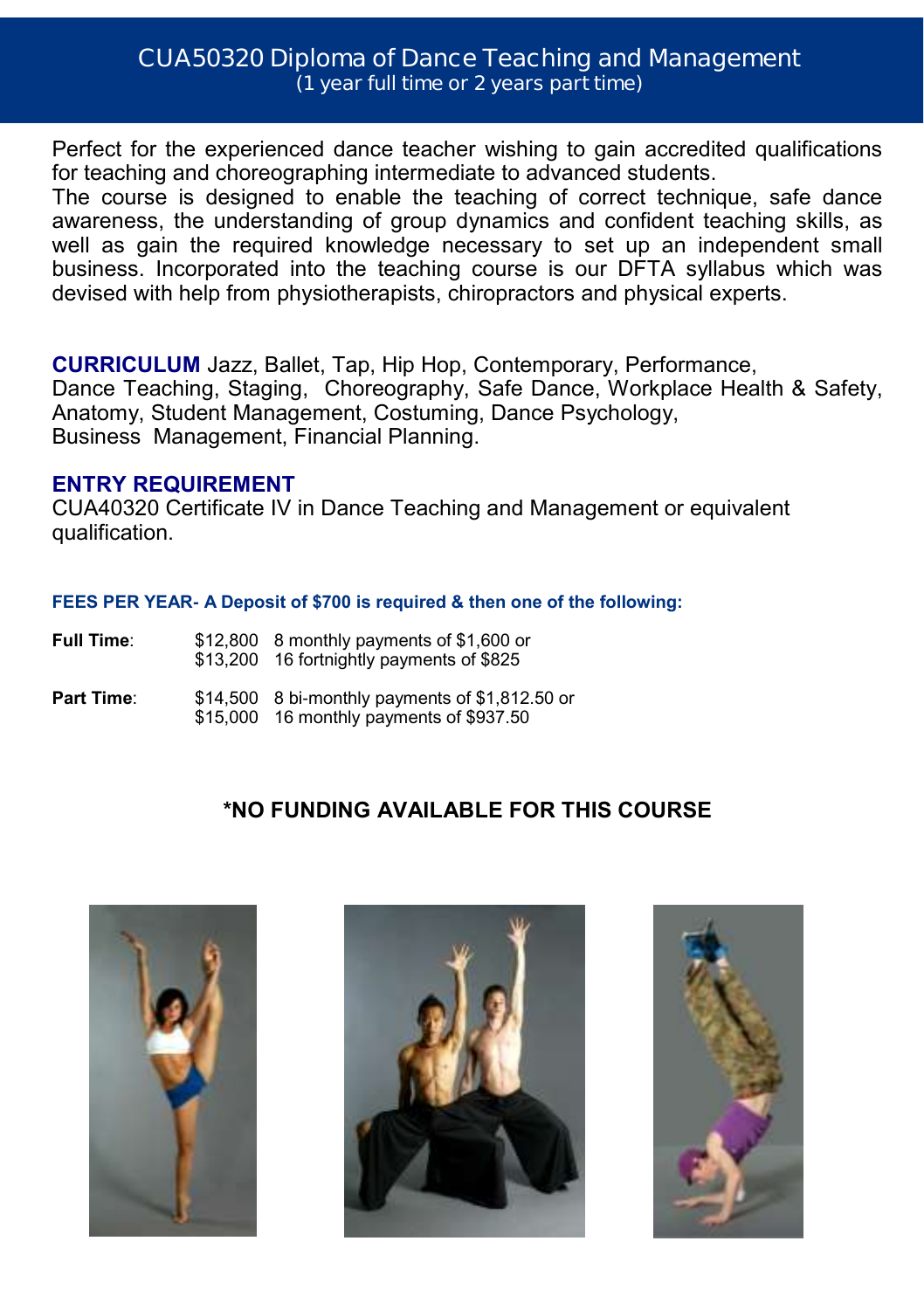# **APPLYING FOR A COURSE**

# **Application Fee \$50**

- 1. Complete application form and attach : 1 full length photo of yourself 1 passport photo attached to application form Application fee **Paying your application fee can be done by:** \*Credit Card over the phone, or \*Direct Debit to Dance Factory's account: BSB: 063 166 Acc No: 10024887
- 2. Send to : Or email to: **The Administrative Director dancefac@netspace.net.au Dance Factory 225 Swan St Richmond VIC 3121 Australia**

- 3. Applicants will be notified of an audition date and time to be held at Dance Factory Studios. **(no audition is required for Certificate II or III in Dance)**
- 4. Attend audition.
- 5. Successful applicants will be notified in writing of their acceptance and other relevant course details within 7 days.
- 6. Applicants will return to Dance Factory the "Acceptance of Offer" form, deposit, and any other documents required.
- 7. Dance Factory will then forward a Confirmation of Enrolment.

# **A MEDICAL MUST BE COMPLETED PRIOR TO COMMENCEMENT FOR ALL NEW STUDENTS.**

# **ENTRY REQUIREMENTS**

## **Dance Factory RTO no. 3746**

Access to the course is not limited on the basis of gender, social or educational background.

Due to the physical nature of the course and the demands of the commercial dance and musical theatre performance profession, physical ability and appearance are important considerations.

All applicants should have previous dance/movement training, or be able to display a suitable level of physical co-ordination, sensory facility and potential suitability to meet the course requirements.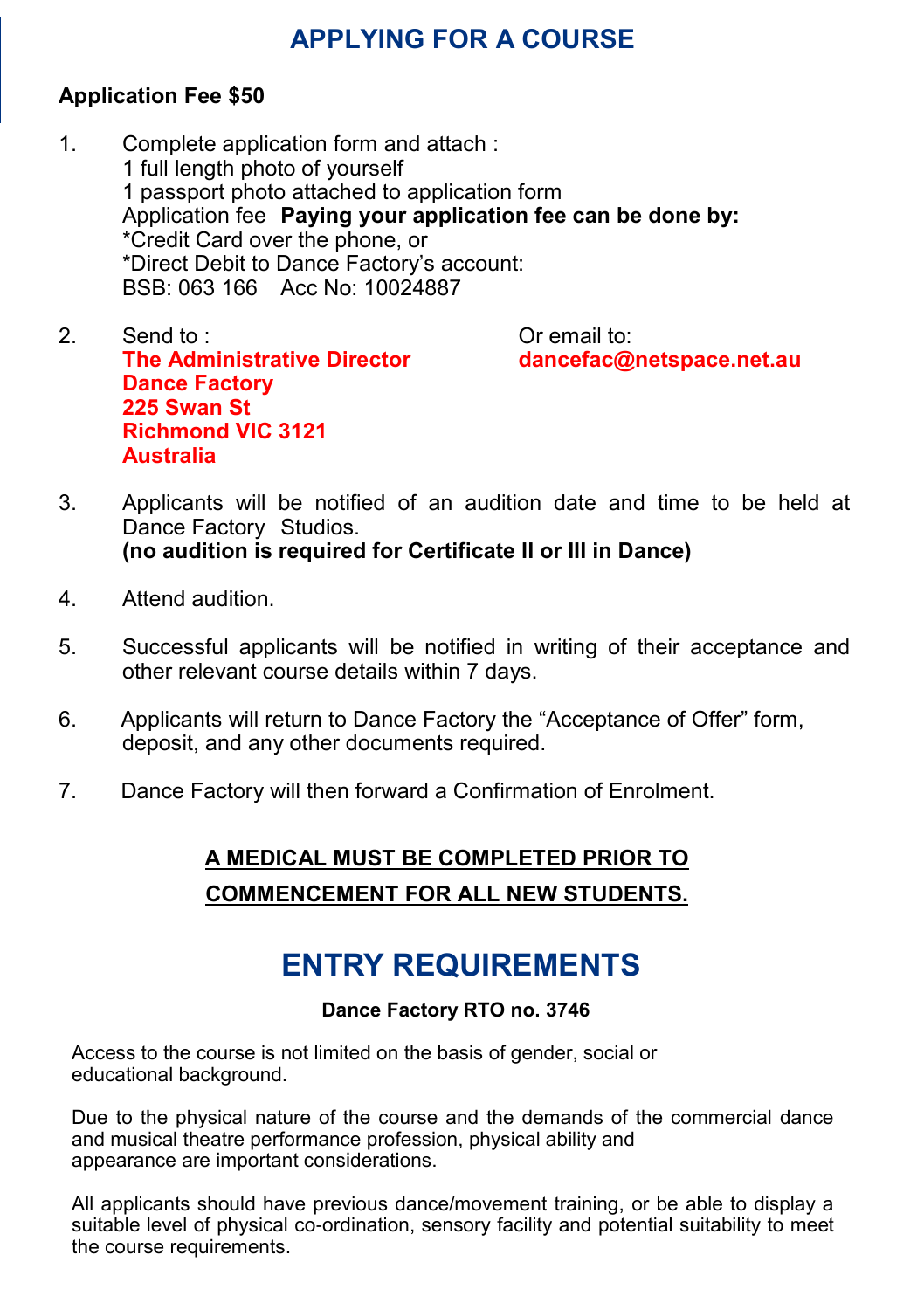# **AUDITION BY DVD / VIDEO / YOUTUBE LINK**

If not currently in Melbourne, Australia, you may apply by sending a DVD/ Video/ YouTube Link with your application form and application fee for us to assess your skills. Please wear appropriate dance attire so technique and alignment can be assessed accurately, no costumes please.

Perform travelling steps including jetes, kicks - front and side, turns and one Jazz and/or Ballet/Contemporary routine, max 2 mins.

# **LANGUAGE, LITERACY & NUMERACY REQUIREMENTS**

In order to complete the course, all students will need to have basic language, literacy and numeric skills. The skills will need to be sufficient enough to:

- Prepare written assignments
- Prepare and deliver a written journal
- Read basic anatomy and 'principals of practice' literature
- Count to music for timing
- Read and recite scripts and song lyrics

# **FEES**

Fees include tuition, costume levy, assessments, compulsory tickets for performances and where applicable private vocal lessons & First Aid. Fees do not include uniforms for practical examinations.

# **DANCE WEAR**

We are a supplier for Capezio & Total Dance Dancewear! Full Time students receive a 20% discount. Part time students receive a 10% discount.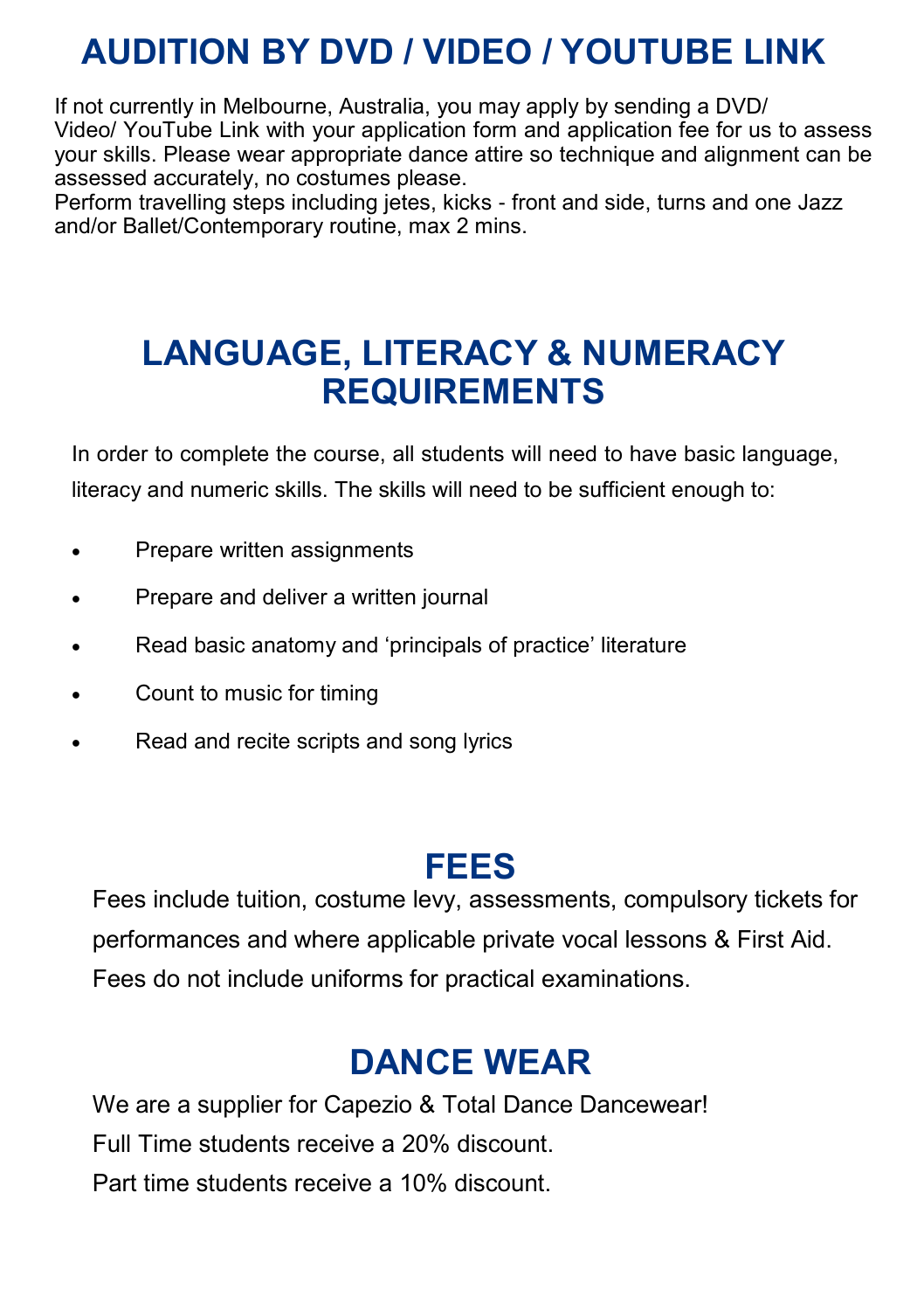# **2022 TERM DATES**

| 1 <sup>st</sup> Term | Monday 31 January- Sunday 3 April             |
|----------------------|-----------------------------------------------|
|                      | Proposed performance-Sunday 3 April           |
| $2nd$ Term           | Tuesday 26 April - Sunday 19 June             |
|                      | Proposed performance-Sunday 19 June           |
| $3rd$ Term           | Monday 11 July - Thursday 15 September        |
|                      | Proposed performance—Wed 14 or Thurs 15 Sept  |
| $4^{\text{th}}$ Term | Monday 3 October - Saturday 15 December       |
|                      | Proposed performance-Sunday 10 or 17 December |

# **2023 TERM DATES**

| 1 <sup>st</sup> Term | Monday 30 January - Sunday 2 April            |
|----------------------|-----------------------------------------------|
|                      | Proposed performance-Sunday 26 March          |
| $2^{nd}$ Term        | Mon 24 or Wed 26 April - Thursday 22 June     |
|                      | Proposed performance-Sunday 18 June           |
| $3^{\text{rd}}$ Term | Monday 10 July - Thursday 14 September        |
|                      | Proposed performance—Wed 13 or Thurs 14 Sept  |
| 4 <sup>th</sup> Term | Monday 2 October - Sunday 17 December         |
|                      | Proposed performance-Sunday 10 or 17 December |
|                      |                                               |

# SHORT COURSES JUST DANCE!

No theory, just practical classes! Choose from our day, night & Saturday classes! All standards—Beginner to Advanced.

Your choice of classes in : Jazz, Hip Hop, Ballet, Contemporary, Tap, Performance, Acrobats, Singing, Drama & Musical Theatre.

| 5 classes per week  | \$900 per term  |
|---------------------|-----------------|
| 10 classes per week | \$1500 per term |
| 15 classes per week | \$1800 per term |
| 20 classes per week | \$2000 per term |

**Please note that these courses are not accredited & government funding is not available.**